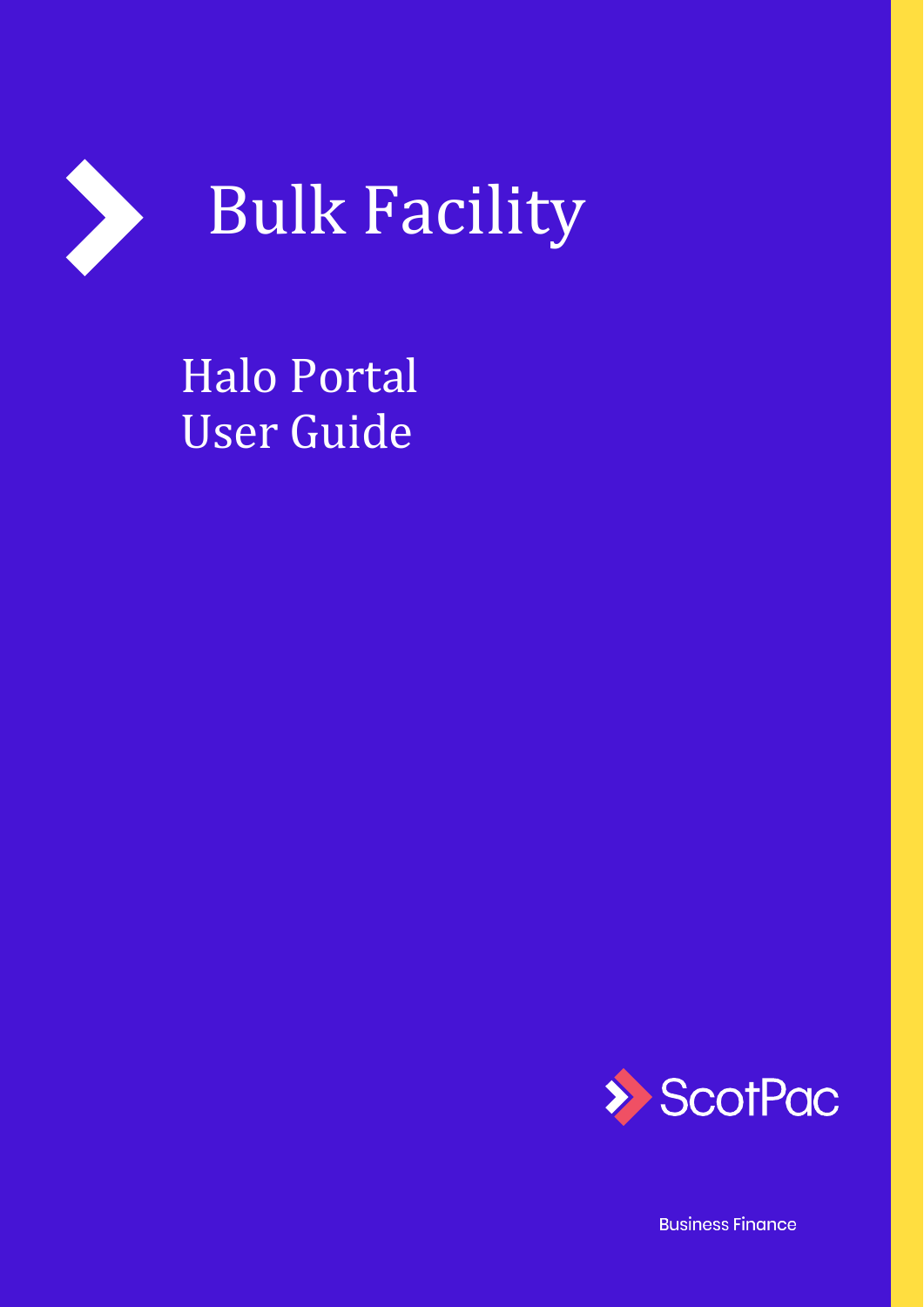

### **Contents**

| <b>Introduction</b>                               |    |
|---------------------------------------------------|----|
| Accessing the portal                              | 4  |
| First Time Login                                  | 5  |
| <b>Portal Alerts</b>                              | 6  |
| <b>Agreements</b>                                 |    |
| <b>Agreement Summary</b>                          | 7  |
| <b>Request Funds</b>                              | 7  |
| <b>Customer (debtor) Payments and Allocations</b> | 8  |
| <b>Out-Payment Enquiry</b>                        | 8  |
| Availability                                      | 10 |
| <b>Entering a Schedule</b>                        |    |
| Uploading your Shadow Ledger                      | 11 |
| Ledger                                            |    |
| Ledger Item Search                                | 12 |
| Ledger Analysis                                   | 13 |
| <b>Schedule Entry</b>                             | 13 |
| <b>Reporting</b>                                  |    |
| <b>Request Report</b>                             | 14 |
| <b>Viewing Monthly Reports</b>                    | 15 |
| Administration                                    |    |
| Create a New User                                 | 16 |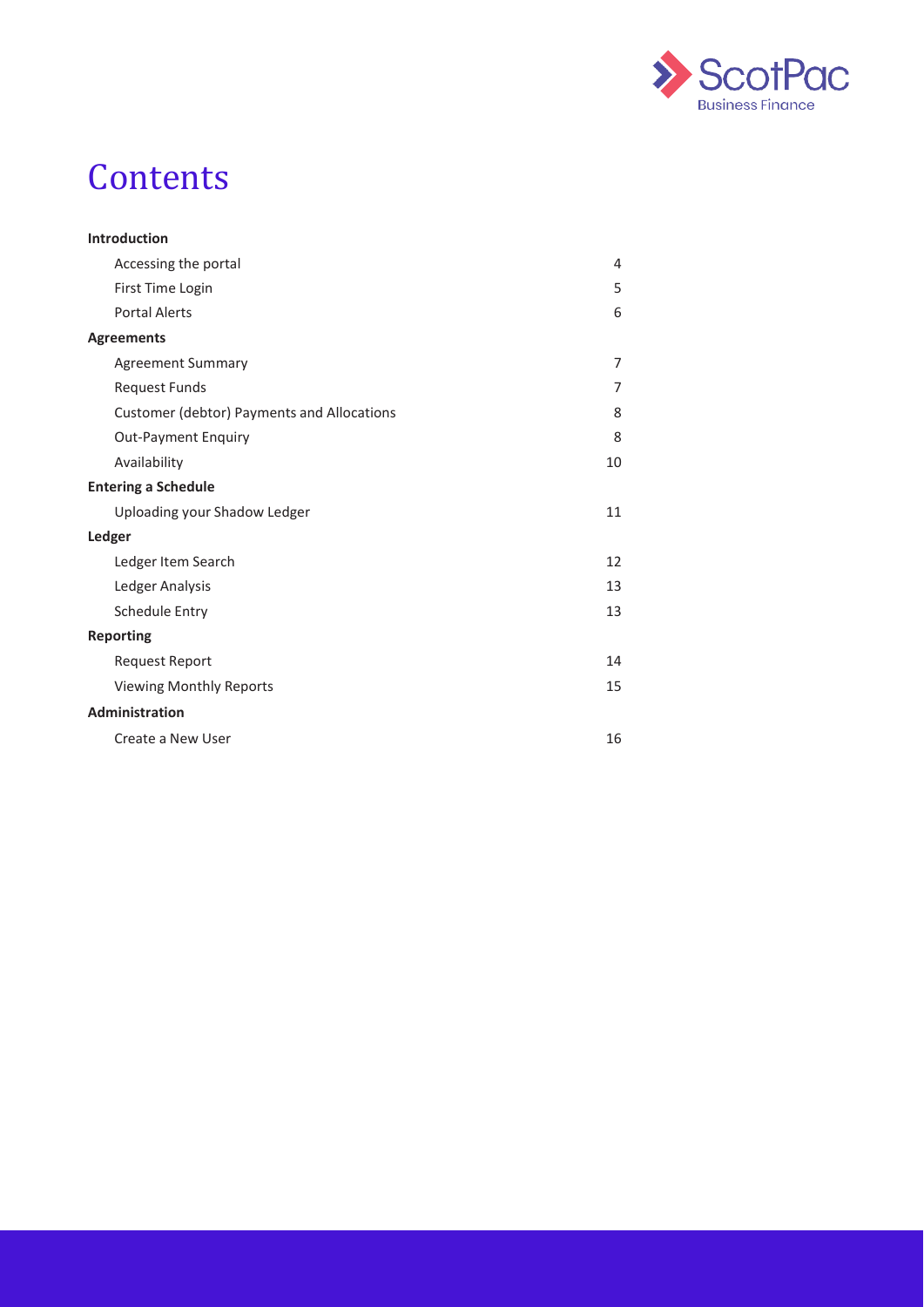

#### This guide aims to provide a step-by-step guide to using your ScotPac Client Portal. We hopeyou find this guide informative and easy to follow.

Please ensure all relevant staff within your organisation read and are familiar with this operating guide as soon as possible after your account is established. This will help to ensure your facility runs as smoothly as possible in its early stages.

*NOTE: Your use of the portal is subject to this guide, the Client Services and Procedures Guide which we provide and the facility agreement which you enter with us. If there is any inconsistency between those documents the facility agreement prevails to the extent of the inconsistency. Any information which is available on the portal is provided subject to the*

facility agreement and if there is any inconsistency between that information and the facility agreement that agreement *prevails to the extent of the inconsistency.*

*Sometimes the portal may not be available for use. You must then use other means to operate your account as outlined in the facility agreement.*

*We may change this guide from time to time.*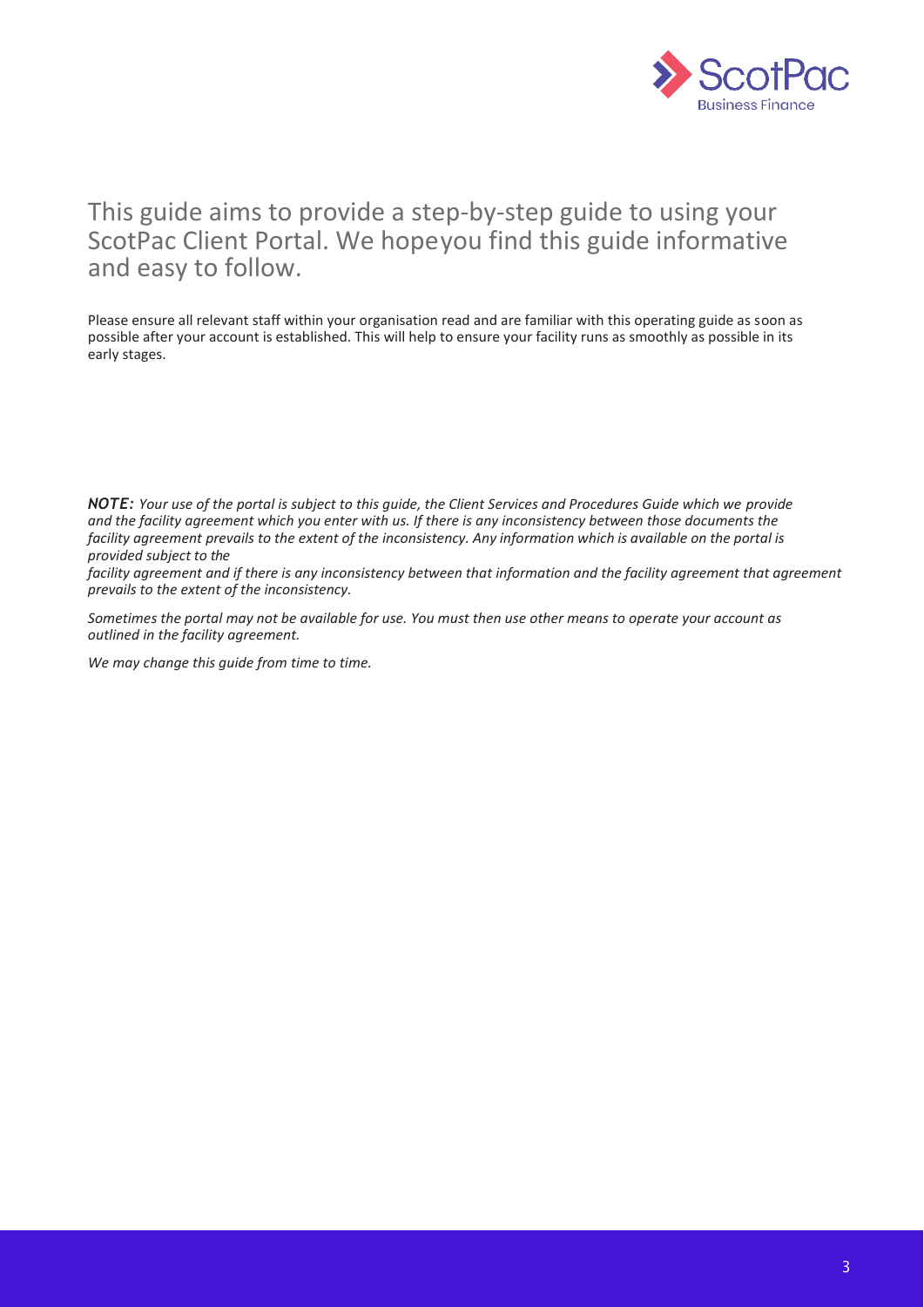

### Introduction

The Client Portal is your gateway to ScotPac, which allows you to track, request and view reports and movement on your facility. The portal will give you full control of your invoice finance facility. After reviewing the material in this guide you will be able to:

- Successfully navigate through the Client Portal;
- \* View your current availability, incoming payments and cashflow;
- \* Request payments and check acknowledgements;
- \* View, request and download reports for daily and end of monthreporting;
- \* Upload invoice and credit note schedules.

This document will assist you in understanding where this information can be found. It will also guide you through the core features of the portal, explaining how to use them, as well as recommendations as to when to utilise them.

Your dedicated team at ScotPac will also be able to provide you guidance and support, allowing you to utilise the system to its full potential.

#### <span id="page-3-0"></span>Accessing the portal

To access the Portal, first open your internet browser (we suggest Internet Explorer,

Mozilla Firefox or Google Chrome) and in the address bar type https://scotpac.hpdsc.com/

(or click this link) and save to your favourites.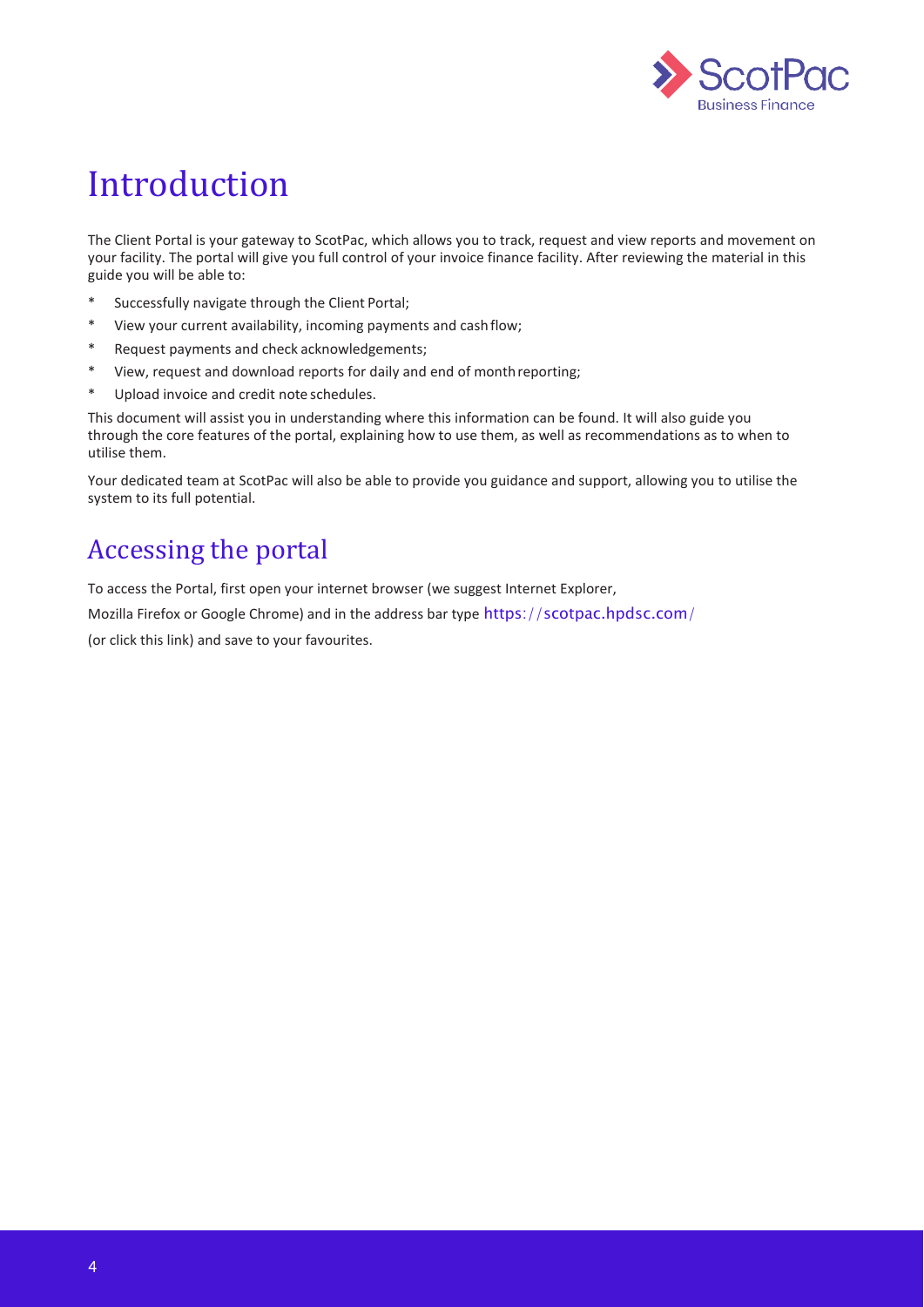

### Introduction

#### <span id="page-4-0"></span>First Time Login

When logging into the Client Portal for the first time you will be required to reset your password, and once you have done so you will be taken back to the client login screen to log in for the first time with your newly created password.

1. Enter the Username and Password which was assigned to you.



| Username                 |   |  |  |  |  |  |  |
|--------------------------|---|--|--|--|--|--|--|
| <b>A</b> Testuser        |   |  |  |  |  |  |  |
| Password                 |   |  |  |  |  |  |  |
| A                        | ⊛ |  |  |  |  |  |  |
|                          |   |  |  |  |  |  |  |
| <b>Current Password</b>  |   |  |  |  |  |  |  |
| A<br>,,,,,,,             |   |  |  |  |  |  |  |
| New Password             |   |  |  |  |  |  |  |
| А<br><b>.</b>            |   |  |  |  |  |  |  |
| <b>Re-Enter Password</b> |   |  |  |  |  |  |  |
|                          |   |  |  |  |  |  |  |
|                          |   |  |  |  |  |  |  |
| <b>Change Password</b>   |   |  |  |  |  |  |  |

2. Next you will be required to change yourpassword. Begin by entering the password, which was assigned to you, then enter your new password, and then re-enter your new password. Press '**Change Password**'.

*TIP: Passwords expire every 60 Days, must be between 6-50 characters long, and can't be reused for the next 2 password changes. Triplicate characters cannot be accepted (i.e. Password111) but duplicates can be (i.e. Password11)*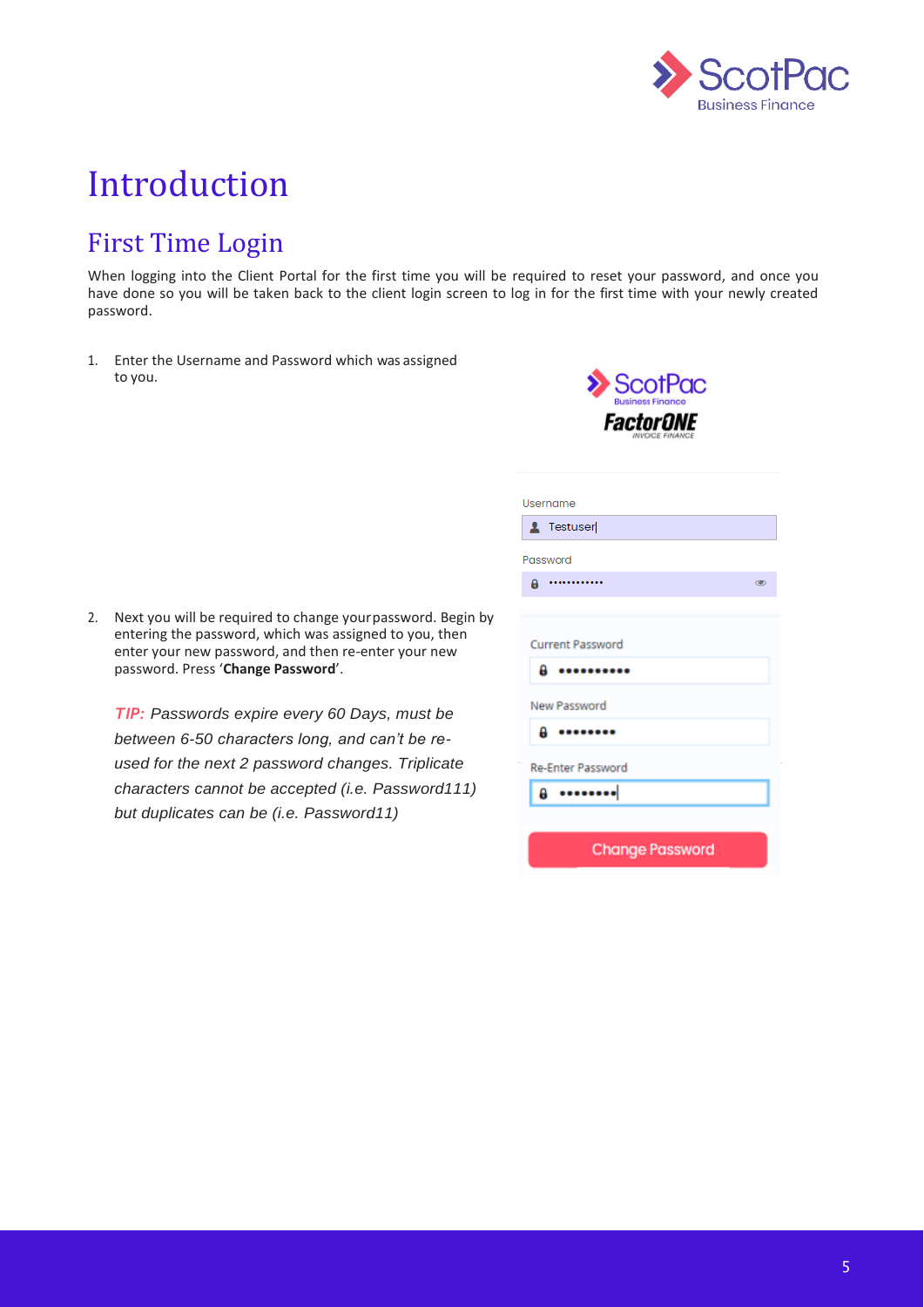

### Introduction

3. You will then be taken back to the initial loginscreen. If you are automatically redirected to this screen it means that the system has accepted your new password. You will now be required to log in using your newly created password.



|         | Jsername |  |
|---------|----------|--|
|         | Festuser |  |
| assword |          |  |
|         |          |  |
|         | Login    |  |

Forgot Password?

*NOTE: If you are experiencing technical issues when logging in,or if you have forgotten your password please first select"ForgotPassword?"toreset yourpassword. If you do notreceive an email prompt to reset this password, contact your dedicated ScotPac team.*

 $\begin{array}{c} \end{array}$ 

*NOTE: If additional user accounts have been created for employees using the original administrator login, and they have forgotten their password, you can reset it for them using the same function of the portal ('Administration', bottom menu option on the left hand side) in which you would have utilised to create their login*

#### <span id="page-5-0"></span>Portal Alerts

Every time you log in to the portal there will be alerts that appear in the top right-hand corner. You will need to click through these alerts before operating further in the portal. While some of these will be permanent reminders, this is where we will inform you of any urgent notifications.

#### Information

Keep up to date with tips and resources to help support you and your business in managing the impacts of COVID-19. In our business hub you'll find financial, health and wellbeing support and guidance - access via our website www.scottishpacific.com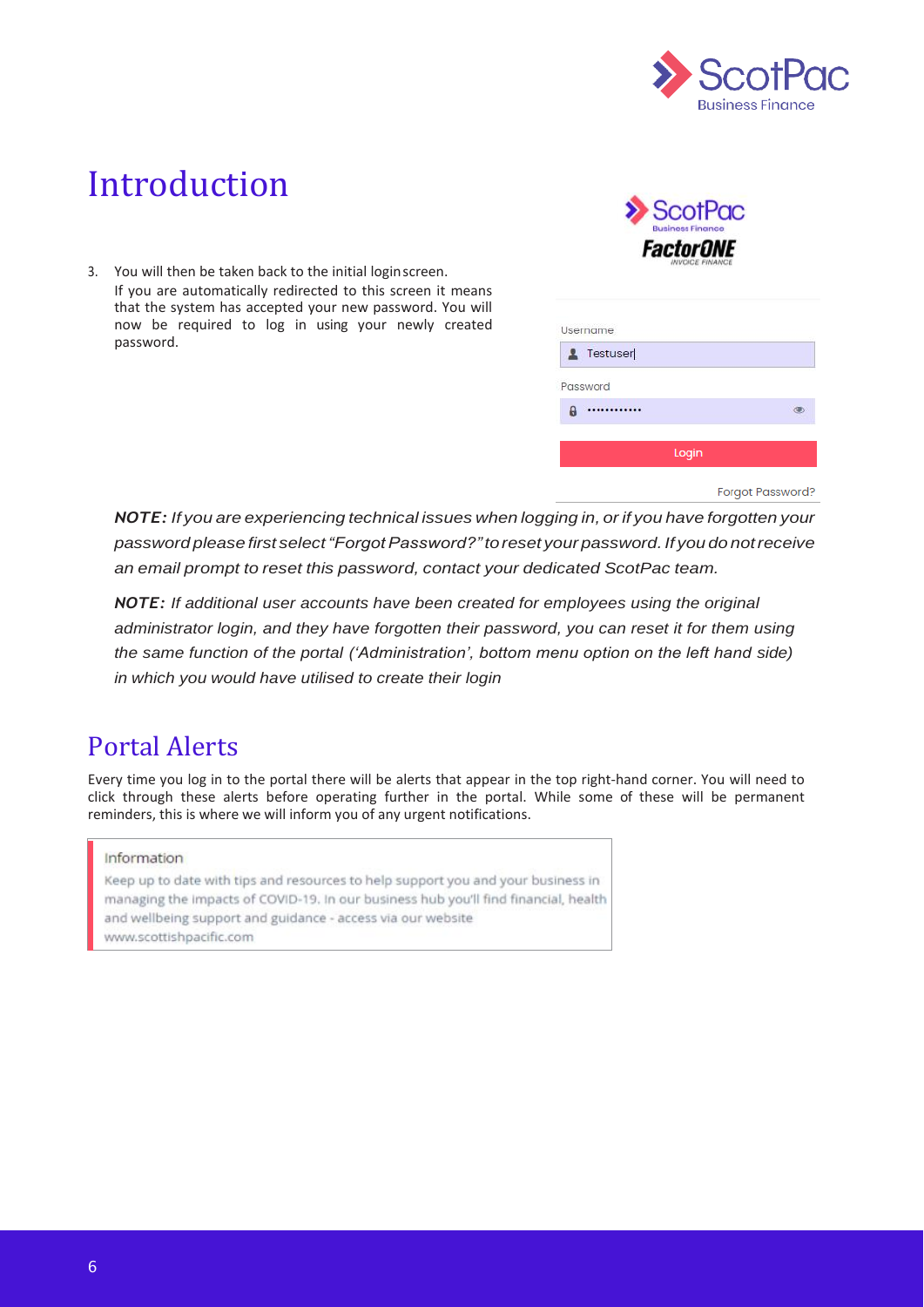

#### <span id="page-6-0"></span>Agreement Summary

The '**Agreement Summary**' (essentially your home page) is the one of the first pages to load when logging in to view your agreement. This area can also be accessed by selecting 'Agreements' from the menu on the lefthand side of the screen.

You have control over the information that is displayed on this screen, and can customise it to your needs. Each area/box on this screen is called a widget, and these can be deleted if you don't feel the information is relevant, or alternatively you can add new widgets.

#### Adding Widgets:

Place the mouse over an empty widget and right click to view the options available. Simply select the desired option and the widget will appear.

#### Deleting Widgets:

Click the '**X**' in the top right-hand corner of the widget.

*TIP: Any changes you make to this screen will be saved and visible the next time you log into the system.*

#### <span id="page-6-1"></span>Request Funds

Select the '**Agreements**' tab on the left-hand side of your screen. Your Agreements tab should have a '**Request Funds**' widget. If not, follow the "Adding Widgets" instruction to add the "**Request Funds**" widget.

**Available funds** – your current maximum funds available for drawdown.

**Payment Type** – using the drop menu select the payment method, e.g. EFT or RTGS.

**Amount Requested** – this field will be prepopulated with the amount currently available, however, to edit the amount click the field and type in the desired amount.

**Add Payment Details** – this button allows you to type in a reference and instructions for the payment.

*IMPORTANT: If an RTGS is requested after 4pm (AEDT) it will not be processed until the following day, and if an overnight (EFT) is requested after 6pm (AEDT) it will not be processed until the following day.*

**Request Funds** 454,825.34 AUD **Available Funds Payment Type** EFT(31) Payment Recipient Main Amount Requested 454,825.34 **AUD Add Payment Details Request Funds** 

Press the '**Request Funds**' button to submit the request.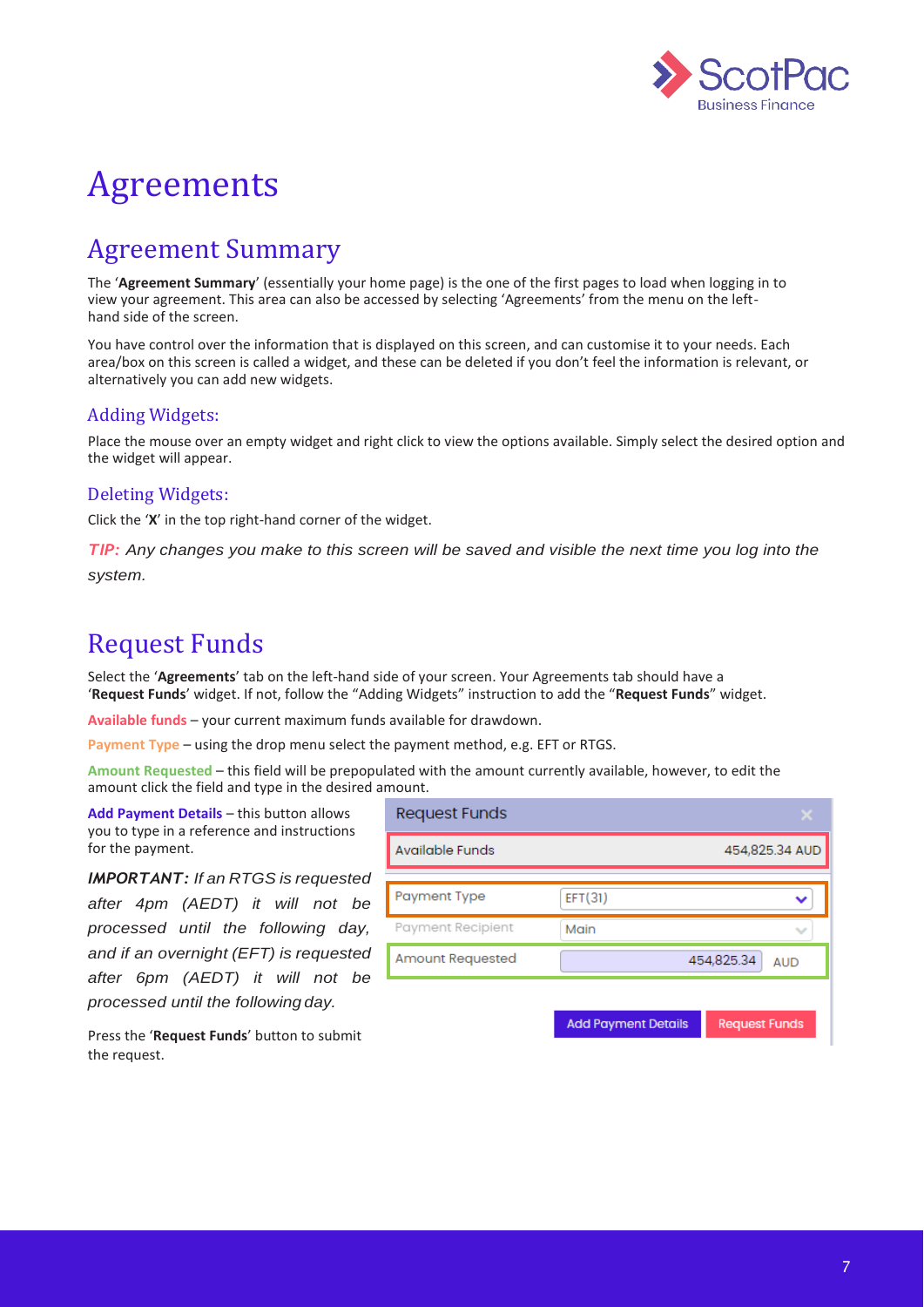

### Customer (debtor) Payments

The In-payment enquiry screen will provide you with a list of all payments received for a chosen date range. Go to Agreements and then select In-Payment Enquiry. To generate a list of all references for these payments refer to Reporting.

|                            | <b>Agreement Summary</b>                                      | <b>Movements</b>                           | In-Payment Enquiry                         |  | <b>Out-Payment Enquiry</b> | Ageing        | <b>Statistics</b> | <b>Portal Help Resources</b> |                   |
|----------------------------|---------------------------------------------------------------|--------------------------------------------|--------------------------------------------|--|----------------------------|---------------|-------------------|------------------------------|-------------------|
| $\mathbb{C}$<br>Agreements | Date Range<br>From   32/10/20                                 |                                            |                                            |  |                            |               |                   |                              |                   |
| 帶                          | <b>Debtor Name</b>                                            | $\bullet$                                  | <b>Debtor Reference</b>                    |  | Type of In-payment         |               |                   | Amount SAC                   | <b>Entry Date</b> |
| <b>Debtors</b>             | CONTROL ACCOUNT                                               |                                            | 9000000001/001 AUD                         |  | Debtor Bank Transfer       |               |                   | $-1,173.65$ AUD              | 22/10/20          |
|                            | 9000000001/001 AUD<br>CONTROL ACCOUNT<br>Debtor Bank Transfer |                                            |                                            |  |                            |               | $-797.44$ AUD     | 22/10/20                     |                   |
| 昂                          | 9000000001/001 AUD<br>Debtor Bank Transfer<br>CONTROL ACCOUNT |                                            |                                            |  |                            |               | $-7,583.84$ AUD   | 22/10/20                     |                   |
| Ledger                     | CONTROL ACCOUNT                                               |                                            | 9000000001/001 AUD<br>Debtor Bank Transfer |  |                            |               |                   | $-647.00$ AUD                | 22/10/20          |
|                            | CONTROL ACCOUNT                                               | 9000000001/001 AUD<br>Debtor Bank Transfer |                                            |  |                            |               | $-4,672.18$ AUD   | 22/10/20                     |                   |
| Data Exchange              | CONTROL ACCOUNT                                               | 9000000001/001 AUD                         |                                            |  | Debtor Bank Transfer       | $-550.55$ AUD | 22/10/20          |                              |                   |
|                            | CONTROL ACCOUNT                                               |                                            | 9000000001/001 AUD                         |  | Debtor Bank Transfer       |               |                   | $-2,662.00$ AUD              | 22/10/20          |
| 目<br>Reporting             |                                                               |                                            |                                            |  |                            |               |                   |                              |                   |

#### <span id="page-7-0"></span>Out-Payment Enquiry

୦୧

This feature can be used to check the status of '**Requested Funds**' or enquire about previous drawdowns.

- 1. From the 'Agreements' menu (first option on the left-hand side) select 'Out-Payment Enquiry' from the menu at the top of the screen.
- 2. Use the fields available to complete the search. If looking for a specific payment use the '**Value Range**' fields, otherwise it is recommended to simply enter the relevant '**Date Range**' which will then populate a list of drawdowns for that period oftime.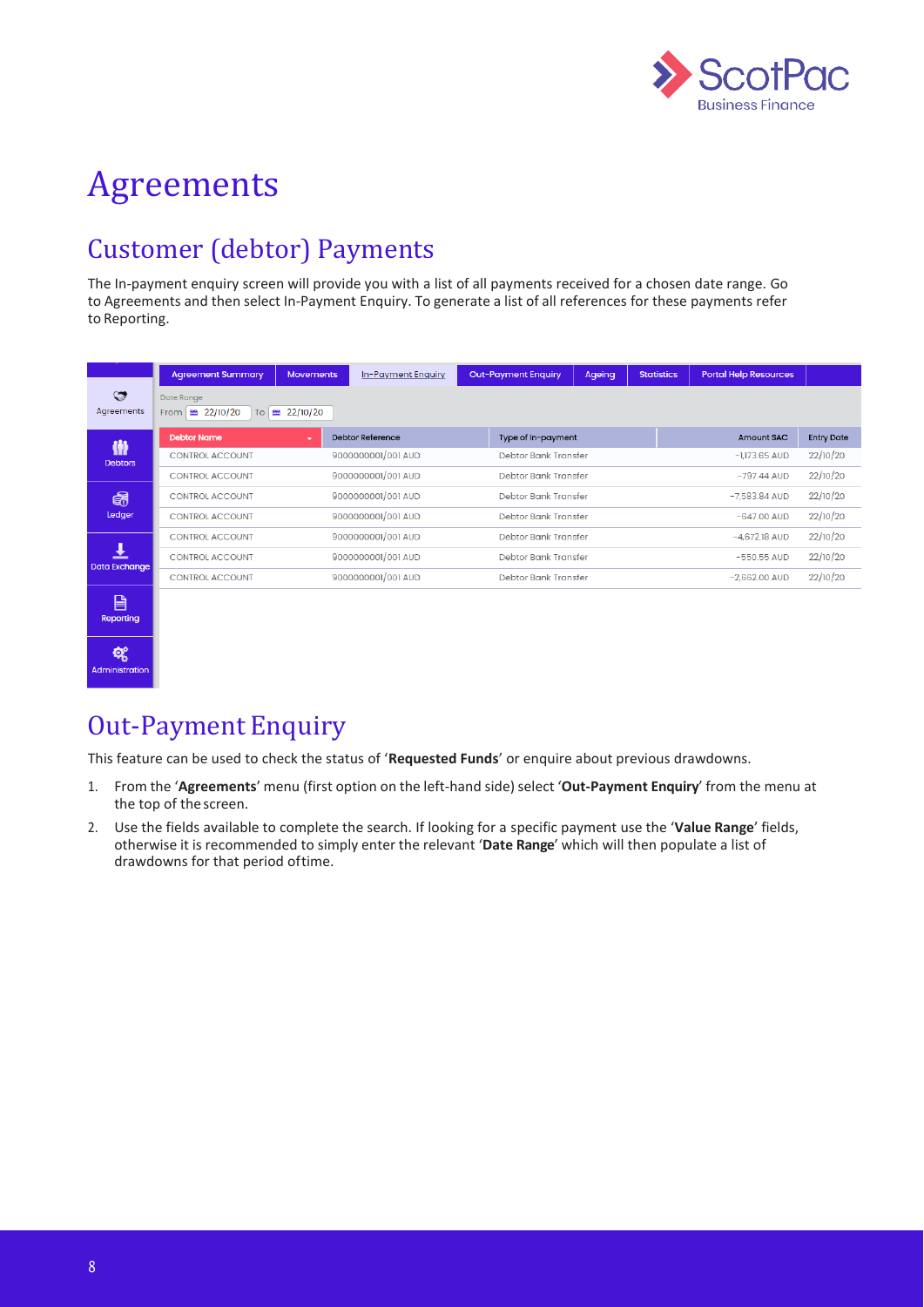

#### Movements

The '**Movements**' area allows you to determine what activity has gone on across different areas of your account over specific periods of time. For example if you have noticed a change in the sales ledger you can use this feature to determine what transactions have been processed i.e. invoices, credits and debtor payments.

1. First you need to conduct the search by selecting the '**Account**' area you are enquiring about.



2. Next you need to select the '**Date Range**' you are enquiring about. Alternatively, you can also simply view the current month, last 30 days or year to date transactions by selecting the appropriate button.



- 3. As soon as you have entered the criteria the results will automaticallypopulate.
- 4. Below is an example of what would appear if a search was conducted when searching '**Funding Disapproved**' from the '**Account**' drop down menu. Each item is date stamped and indicates the activity i.e. items being disapproved or reapproved, and whether it has a debit or credit impact on the account.

The transactions that display will vary depending on the '**Account**' type selected. For example '**Funds in Use**' will display fees, customer (debtor) payments, drawdowns etc.

| O | Date Entered | Type                 | No. Txns | Debit       | Credit         | Balance          | 図 | 王 |
|---|--------------|----------------------|----------|-------------|----------------|------------------|---|---|
|   | 1/10/20      |                      |          | 0.00 AUD    | 0.00 AUD       | 2678,883.94 AUD  |   |   |
|   | 1/10/20      | Debtor Bank Transfer | 22       | 0.00 AUD    | 74,080.02 AUD  | 2,604,803.92 AUD |   |   |
|   | 1/10/20      | Management fee       |          | 16.02 AUD   | 0.00 AUD       | 2,604,819.94 AUD |   |   |
|   | 1/10/20      | Out payment          |          | 200,000.00  | 0.00 AUD       | 2,804,819.94 AUD |   |   |
|   | 2/10/20      | Debtor Bank Transfer | 21       | 0.00 AUD    | 160,851.20 AUD | 2643,968.74 AUD  |   |   |
|   | 2/10/20      | Out payment          |          | 80,000.00 A | 0.00 AUD       | 2.723.968.74 AUD |   |   |
|   | 2/10/20      | Management fee       |          | 166.80 AUD  | 0.00 AUD       | 2,724,135.54 AUD |   |   |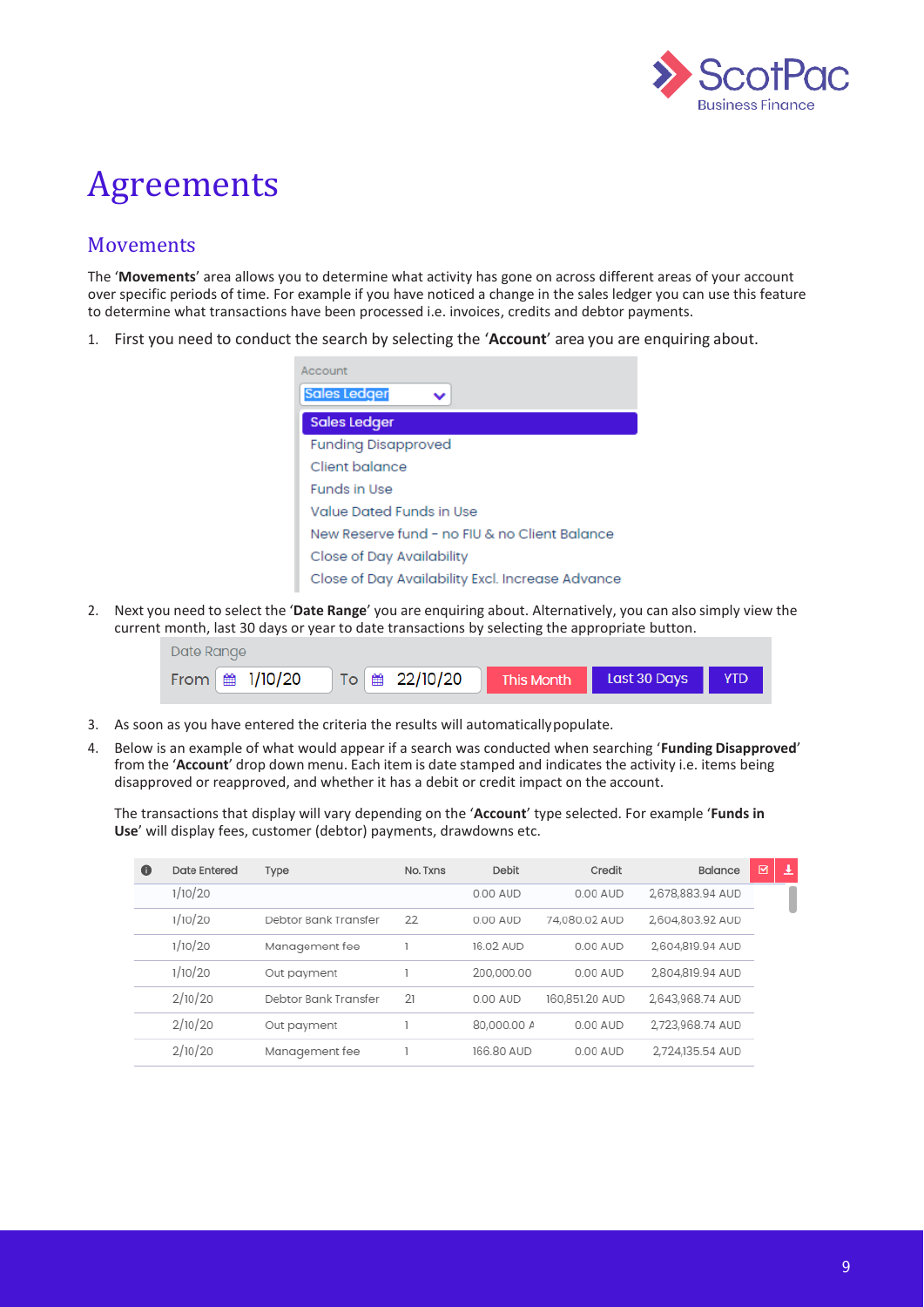

### <span id="page-9-0"></span>Availability

Using the "**Breakdown**" Widget on the Agreement Summary page, your availability can be broken down for your better understanding:

*Availability* = **Borrowing Base** – **Deductions** 

| Breakdown                                                                                          |                                    |
|----------------------------------------------------------------------------------------------------|------------------------------------|
| Disapproved Breakdown<br><b>Availability Breakdown</b>                                             |                                    |
| - Deductions <b>Company</b><br><b>Borrowing Base</b><br>2,981,947.28 AUD - 2,843,229.91 AUD<br>$=$ | $=$ Availability<br>138,717.37 AUD |
| <b>Borrowing Base</b>                                                                              | 2,981,947.28 AUD                   |
| <b>Sales Ledger</b>                                                                                | 3,678,173.27 AUD                   |
| <b>Funding Disapproved</b>                                                                         | 170,000.00 AUD                     |
| <b>Funding Approved Balance</b>                                                                    | 3,508,173.27 AUD                   |
| <b>Advance Deduction Rate</b>                                                                      | @ 85%                              |
| <b>Deductions</b>                                                                                  | 2,843,229.91 AUD                   |
| <b>Funds in Use</b>                                                                                | 2,837,126.37 AUD                   |
| <b>Accrued Fees</b>                                                                                | 0.00 AUD                           |
| <b>Accrued Interest</b>                                                                            | 6,103.54 AUD                       |
| <u>Pending Out-Payments</u>                                                                        | 0.00 AUD                           |
| <b>Additional Information</b>                                                                      |                                    |
| Retention on Approved Funding                                                                      | 526,225.99 AUD                     |

Using the above example:

**Funding Approved Balance** = Sales Ledger – Funding Disapproved:

**Funding Approved Balance** = 3,678,173.27 – 170,000 = 3,508,173.27

**Borrowing Base** = **Funding Approved Balance** x Advance Deduction Rate:

**Borrowing Base** = 3,508,173.27 x 85% = 2,981,947.28

**Deductions** = Fundsin Use + Accrued Fees + Accrued Interest + Reserve Fund + Pending Outpayments: **Deductions** = 2,837,126.37 + 0 + 6,103.54 + 0 + 0 = \$2,843,229.91

*Availability* = **Borrowing Base** – **Deductions** = 2,981,947.28 – 2,843,229.91 = 138,717.37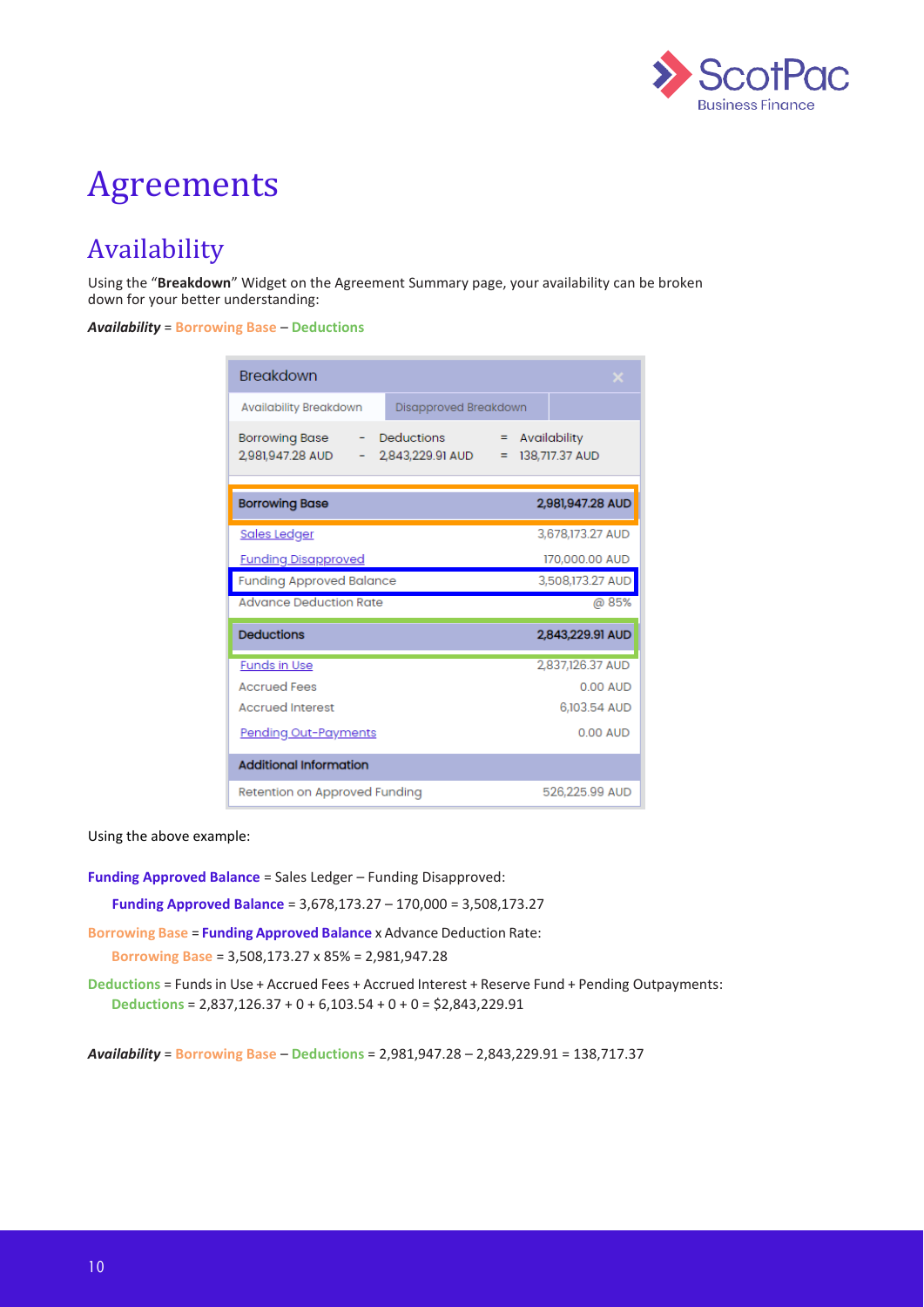

# <span id="page-10-0"></span>Entering a Schedule

### Uploading a Schedule

1. To upload your Invoice and Credit Note schedules go to '**Ledger**' - then select '**Schedule Entry**' along the top of the page.

|                            | Ledger Item Search                                        | <b>Ledger Analysis</b>                | <b>Schedule Entry</b>                   | <b>Portal Help Resources</b> |                               |
|----------------------------|-----------------------------------------------------------|---------------------------------------|-----------------------------------------|------------------------------|-------------------------------|
| $\mathbb{C}$<br>Agreements | <b>Batch Type</b><br><b>Bulk ID Batch</b><br>$\checkmark$ | Currency<br><b>Australian Dollars</b> | <b>Batch Reference</b><br>$\mathcal{A}$ |                              | <b>Create Schedule Header</b> |
| 併<br><b>Debtors</b>        |                                                           |                                       |                                         |                              |                               |
| 6<br>Ledger                |                                                           |                                       |                                         |                              |                               |

- 2. Select the Batch type as Bulk ID Batch where it will allow you to upload credits and invoices together. To upload fill in the following information:
	- a. **Batch Reference** This is your reference for the Batch generally a date or schedule No.
	- b. **Debtor name**  this will default to the control account.
	- c. **Doc. no.**  Use the same as the batch reference for ease oftracking.
	- d. **Doc date**  Todays Date
	- e. **Invoice amount, Invoice Items, Credit Note Amount & Credit Note Items** Enter the bulk value of each (a minus symbol is not required for the credit notes) also the number of items.
	- f. **Choose File** this is not required to be loaded through the portal but to be sent separately to your dedicated ScotPac team. This can be in anyformat.
	- g. Once all data is entered select **SubmitSchedule**.

| Batch Type           | Currency                  | <b>Batch Reference</b> |            |            |                                        |                       |               |                    |                   |  |                    |
|----------------------|---------------------------|------------------------|------------|------------|----------------------------------------|-----------------------|---------------|--------------------|-------------------|--|--------------------|
| <b>Bulk ID Batch</b> | <b>Australian Dollars</b> | 123                    |            |            | Create Schedule Header Submit Schedule |                       |               |                    |                   |  |                    |
|                      |                           |                        |            |            |                                        |                       |               |                    |                   |  |                    |
| Type                 | Debtor Name               |                        | Doc. No.   | Doc. Date  |                                        | <b>Invoice Amount</b> | Invoice Items | Credit Note Amount | Credit Note Items |  | File Location      |
| Bulk ID Batch        | CONTROL ACCOUNT           |                        | 22/10/2020 | ■ 22/10/20 |                                        | 10,235.41 AUD 5       |               | 20.00 AUD          |                   |  | <b>Choose File</b> |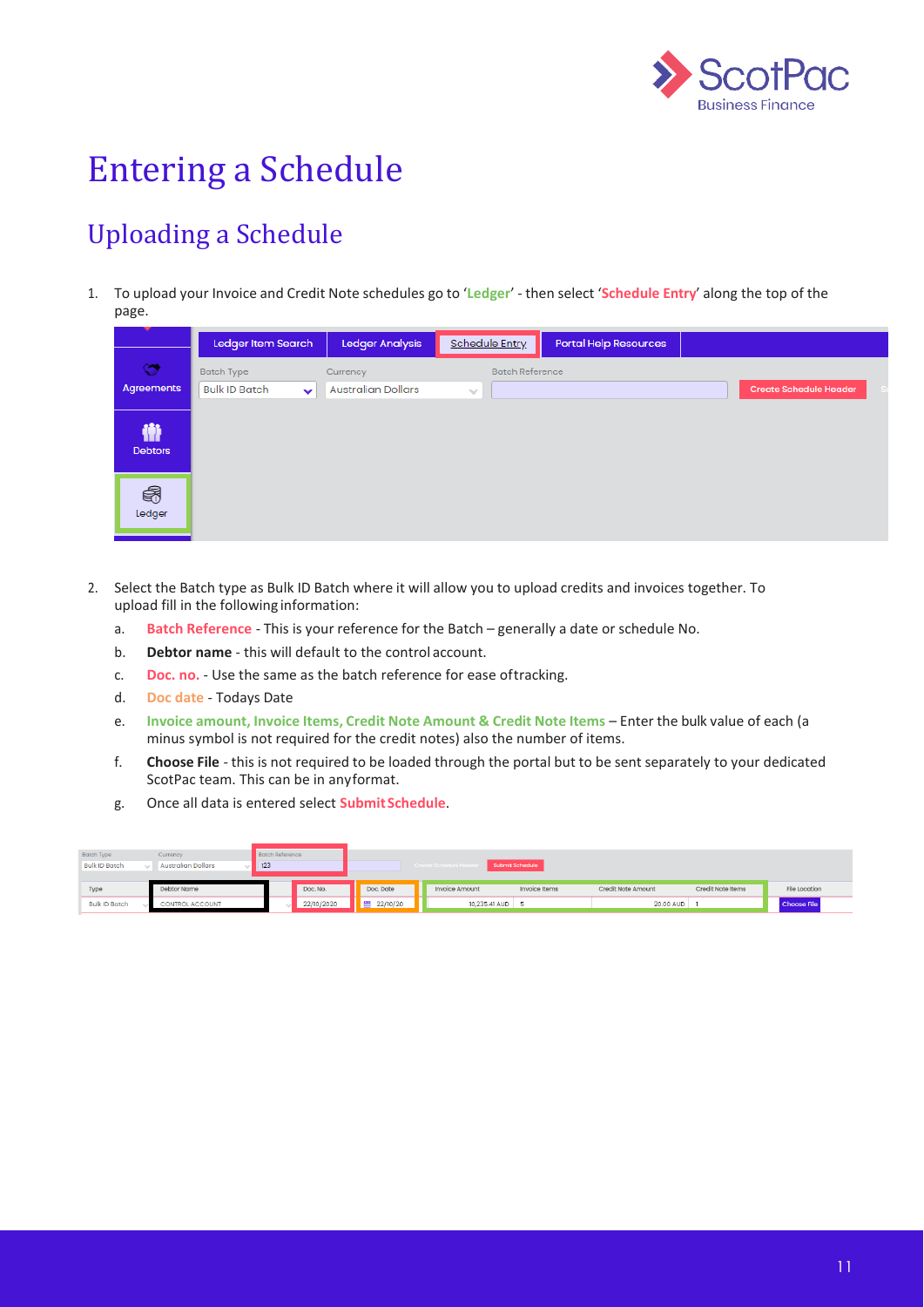

# <span id="page-11-0"></span>Ledger

The '**Ledger**' area of the portal allows you to search for particular ledger items such as invoices and customer payments (debtor payments), as this is a Bulk facility you will not see individual invoices but the value of the full batches entered and will only ever show the Debtor as the Control Account .

#### <span id="page-11-1"></span>Ledger Item Search

When going into the '**Ledger**' area of the portal the first feature to load is '**Ledger Item Search**' and allows you to search for an item (invoice, credit note, debtor payment etc.). There are several search fields available, such as:

| <b>Item Status:</b><br>Allows you to search for an 'Open' item (still<br>outstanding), 'Closed' item (in history), or search<br>'Both' to determine that status of an item.                                                                                                                                      | <b>Item Status</b><br>Closed<br>Open<br><b>Both</b>                                                              |
|------------------------------------------------------------------------------------------------------------------------------------------------------------------------------------------------------------------------------------------------------------------------------------------------------------------|------------------------------------------------------------------------------------------------------------------|
| Date Range:<br>There are three areas that you can use the 'Date<br>Range' to search for a ledger item:<br>1. 'Doc. Date' - Invoice Date<br>2. 'Due Date' - Invoice Due Date<br>3. 'Closed Date' - The date an item was closed,<br>eg an invoice paid in full                                                     | Date Range<br>Doc. Date<br>From   論<br>To<br>兽<br>Due Date<br>From   論<br>To I<br><b>Closed Date</b><br>鱛<br>Tol |
| <b>Document Number:</b><br>The 'Document Number' is essentially the invoice or<br>credit note number.                                                                                                                                                                                                            | Document Number                                                                                                  |
| <b>Value Range:</b><br>This search is based on value, eg if searching<br>from \$100 to \$1,000 it will pull through any<br>items within that range including invoices,<br>credit notes and customer payments.<br><b>TIP:</b> If searching for a specific amount put<br>that exact figure in the 'From' and 'To'. | <b>Value Range</b><br>From<br>To                                                                                 |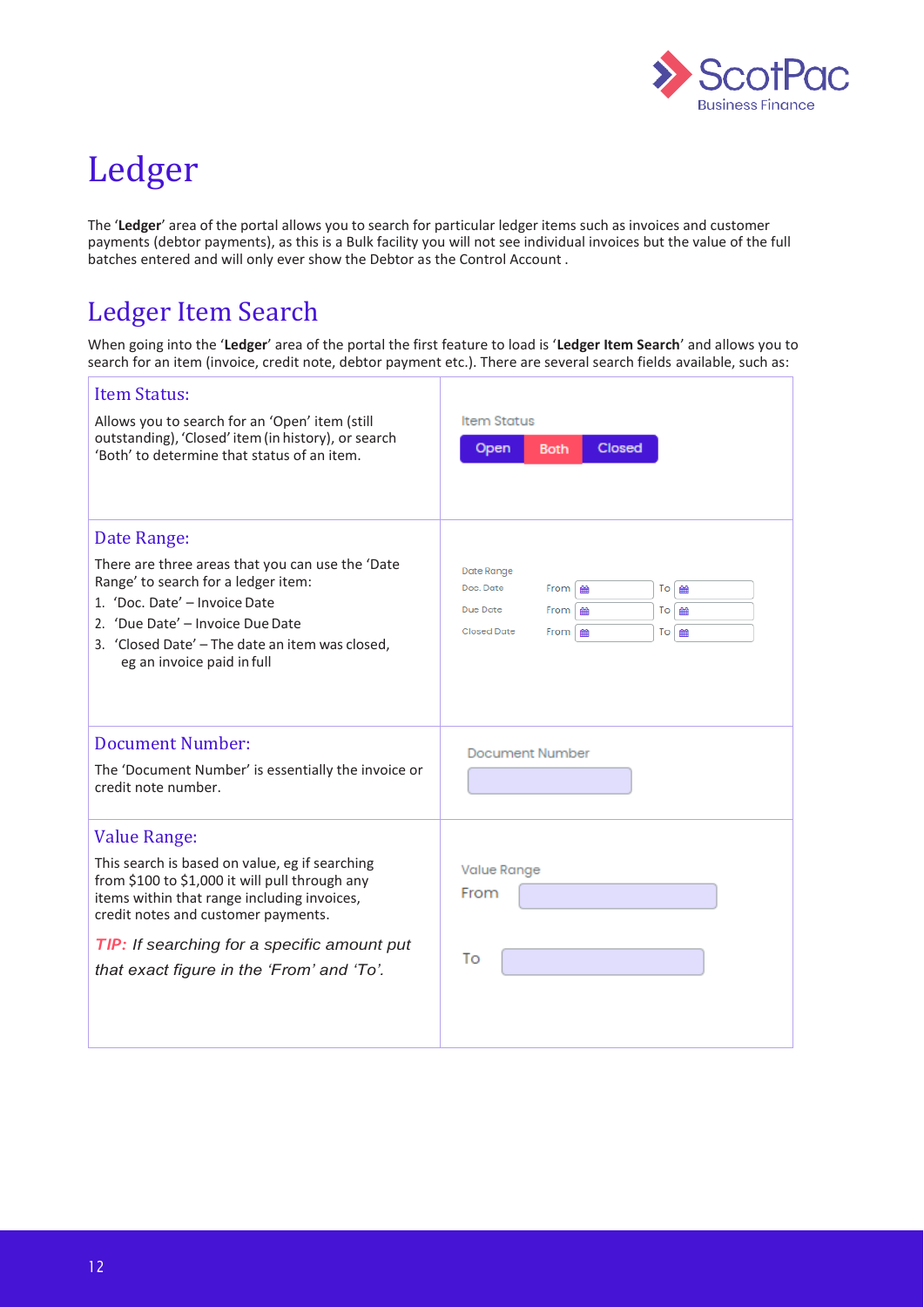

# Ledger

Once you have found the ledger item you are looking for there are two options:

- 1. Click on the '**Debtor Name**' to be taken to the debtor account that item relatesto OR
- 2. Click on any of the information in any of the other columns and a pop up windowwill appear allowing you to view additional information relating to that specific item.

### <span id="page-12-0"></span>Ledger Analysis

As this is a Bulk Facility the Ledger Analysis will not calculate.

### <span id="page-12-1"></span>Schedule Entry

Refer to **Entering a Schedule**.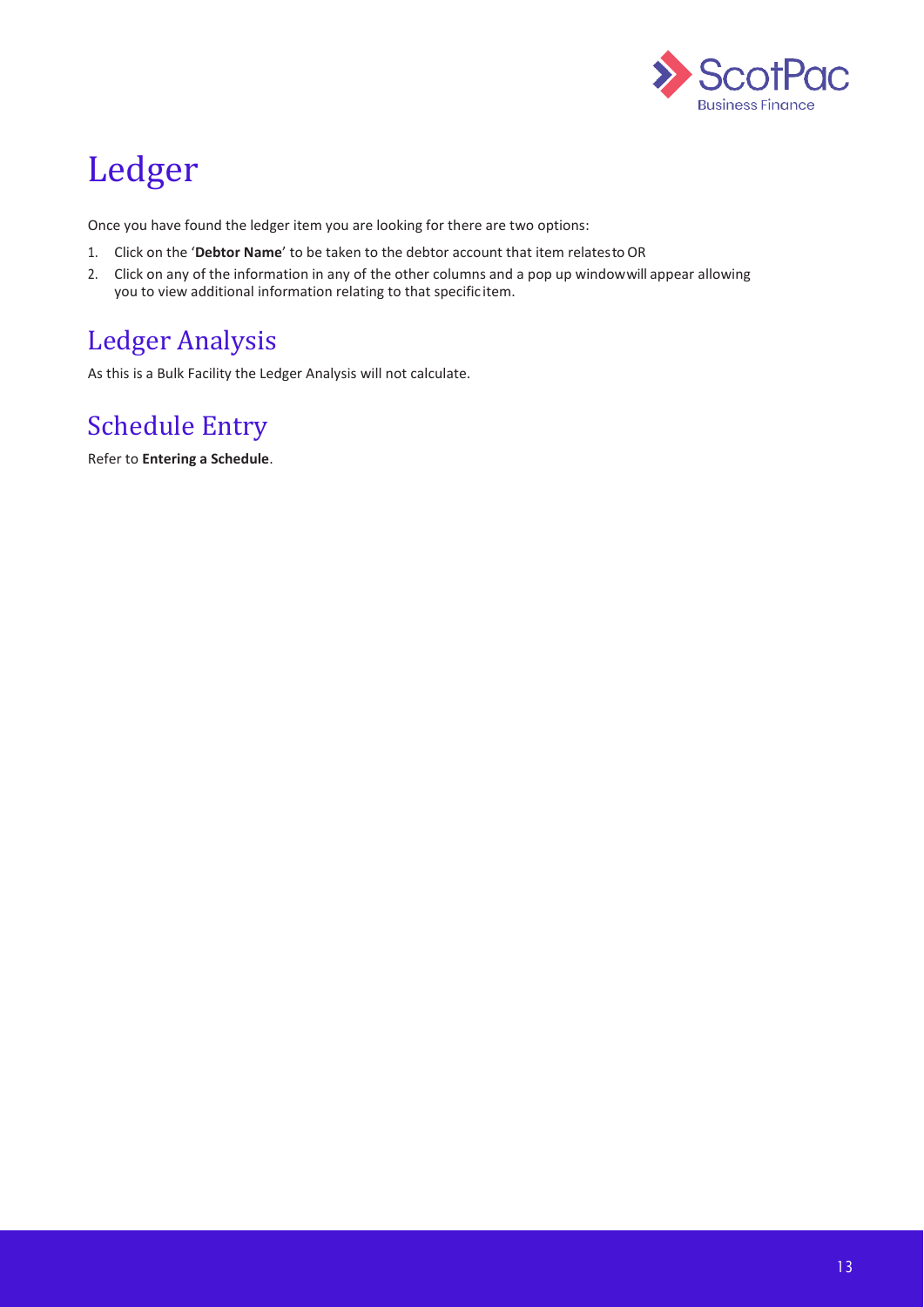

### <span id="page-13-0"></span>Reporting

The '**Reporting**' function is where you will be able to generate the In - Payment Details and your monthly discount invoice . The feature allows you to produce reports in different formats such as PDF and Excel.

### <span id="page-13-1"></span>Request Report

- 1. In the top left corner of the screen there are a list of '**Report Types**', simply tick the box next to the desired report/s.
- 2. Select the appropriate '**Output Strategy**' you require i.e. PDF,Excel.
- 3. If you have selected one of the many options which contains the '**Email**' method, additional field will appear. The fields that will require completionare:

| <b>To Email Address:</b>                                                              | <b>To Email Address</b> |                             |
|---------------------------------------------------------------------------------------|-------------------------|-----------------------------|
| If your email has been provided it will<br>have been set-up in our system,            | <b>Email Address</b>    |                             |
| therefore click the drop<br>down menu to select from the list of<br>available emails. | Maximum Email Size      |                             |
|                                                                                       | <b>Zip Attachments</b>  |                             |
| <b>Email Address:</b>                                                                 | Date Range*             | From <sup>*</sup><br>$To*$  |
| If your email does not appear in the<br>drop down menu, then use this field to        |                         | ■ 22/10/20<br>22/10/20<br>鯩 |
| type in your email.                                                                   |                         | <b>Request Report</b>       |
| Date Range:                                                                           |                         |                             |

This field will only appear for certain reports, however if it does then simply select the date range in which you would like to produce into the report.

4. Click the '**Request Report**' button to generate thereport.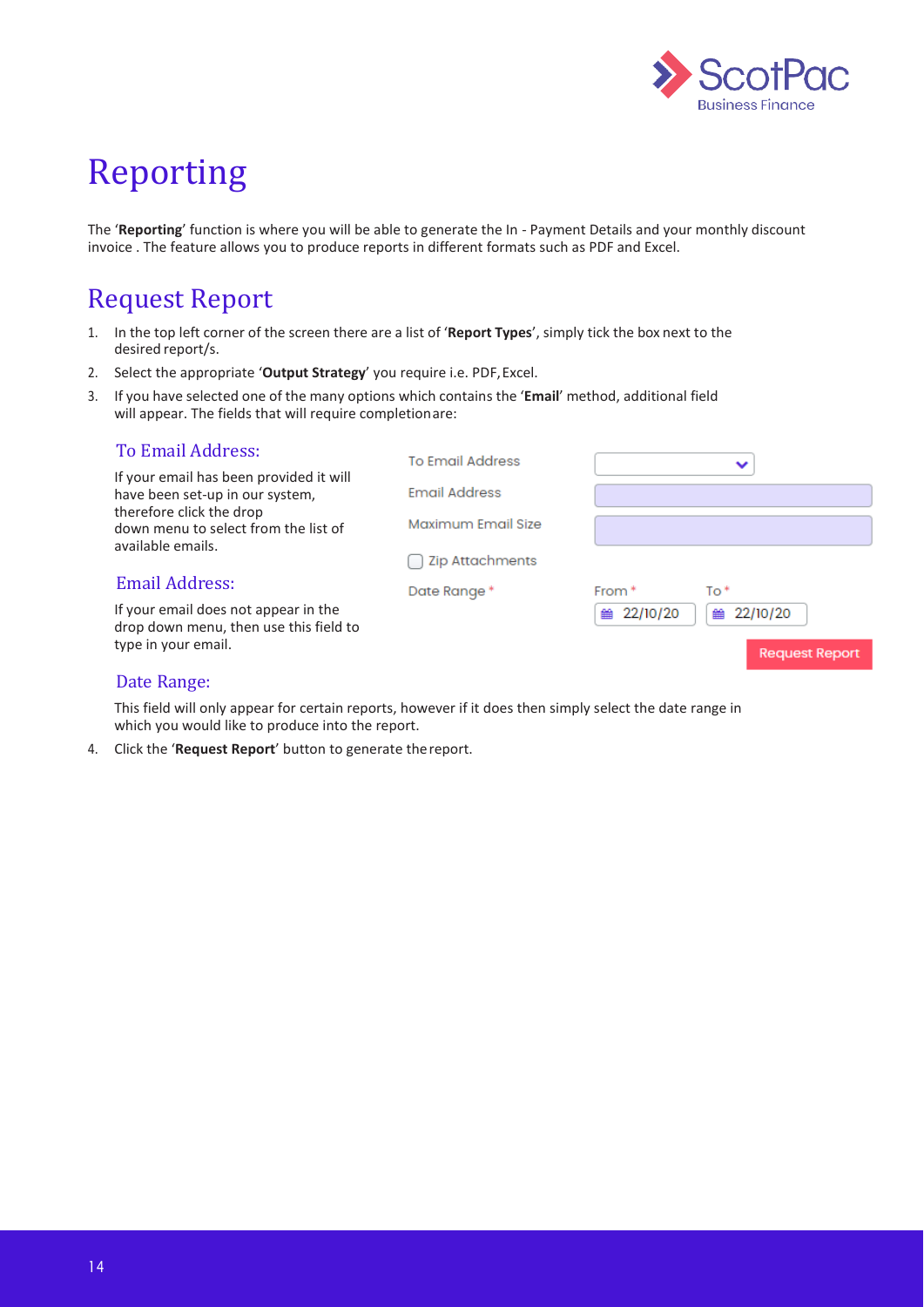

### Reporting

If you selected '**Email'** then the report should then be emailed directly to your mailbox. Alternatively the requested reports will generate into a queue held in the View Reports Tab. Click on '**View Reports**', click on the '**Tick Box**' box beside the report item required . Go to Report Format and choose the format required and click the '**Download**' button, the report will create for you to view or save in the format of your choice.

|                                                                  | <b>Report Templates</b><br><b>Request Report</b> | <b>View Reports</b> | <b>Portal Help Resources</b> |                                                         |                               |
|------------------------------------------------------------------|--------------------------------------------------|---------------------|------------------------------|---------------------------------------------------------|-------------------------------|
| <b>Reports Requested</b><br><b>Output Strategy</b><br>From #<br> |                                                  |                     | <b>Retrieve Reports</b>      | <b>Report Format</b><br><b>Clear Errors</b><br>Download |                               |
|                                                                  | <b>Report Name</b>                               |                     | <b>Report Number</b>         | <b>Request Timestamp</b>                                | <b>Request Status</b>         |
|                                                                  | Open Invoices                                    |                     |                              | 31/08/20 12:13                                          | Report generated successfully |

There are numerous reports available through '**Request Reports**' and it's recommended that you become familiar with these reports to ensure they are utilised to their full potential. .

### <span id="page-14-0"></span>Viewing Monthly Reports

The system will automatically generate monthly invoice reports, and these reports can be in the 'View Reports' area. Similarly, all historically generated reports can also be found here.

- 1. First you will need to select the '**Output Strategy**' in which you determine the format inwhich the report will generate, can be left empty if notsure.
- 2. Select the '**Date Range**' for when the report would have generated or was requested. Noteall automated reports will generate on the last business day of eachmonth.
- 3. The list of reports will automatically show up as you select appropriatedates.

To '**View**' or '**Download**' the report simply click the tick box beside the report required, go to Report Format select format you wish to view the report in then click Download. Report will produce for viewing or saving.

*TIP: This is how you produce your monthly 'Invoice' and 'Discount Invoice'. These two reports produce on the last day of the month, therefore when searching set the date range 'To' field*  to a few days in of the new month. NB. The Client Invoice will result in an empty report if there *is no GST charged on yourfacility.*

|                                                                                               | <b>Request Report</b> | <b>Report Templates</b> | <b>View Reports</b> | <b>Portal Help Resources</b>                   |     |                                  |                               |
|-----------------------------------------------------------------------------------------------|-----------------------|-------------------------|---------------------|------------------------------------------------|-----|----------------------------------|-------------------------------|
| Output Strategy<br><b>Reports Requested</b><br>From $\sin 30/09/20$ To $\sin$<br>$\checkmark$ |                       |                         |                     | <b>Clear Errors</b><br><b>Retrieve Reports</b> | pdf | Report Format<br><b>Download</b> |                               |
|                                                                                               | <b>Report Name</b>    |                         |                     | <b>Report Number</b>                           |     | <b>Request Timestamp</b>         | <b>Request Status</b>         |
| $\overline{\mathbf{v}}$                                                                       | Discount invoice      |                         |                     | 2510                                           |     | 30/09/20 23:15                   | Report generated successfully |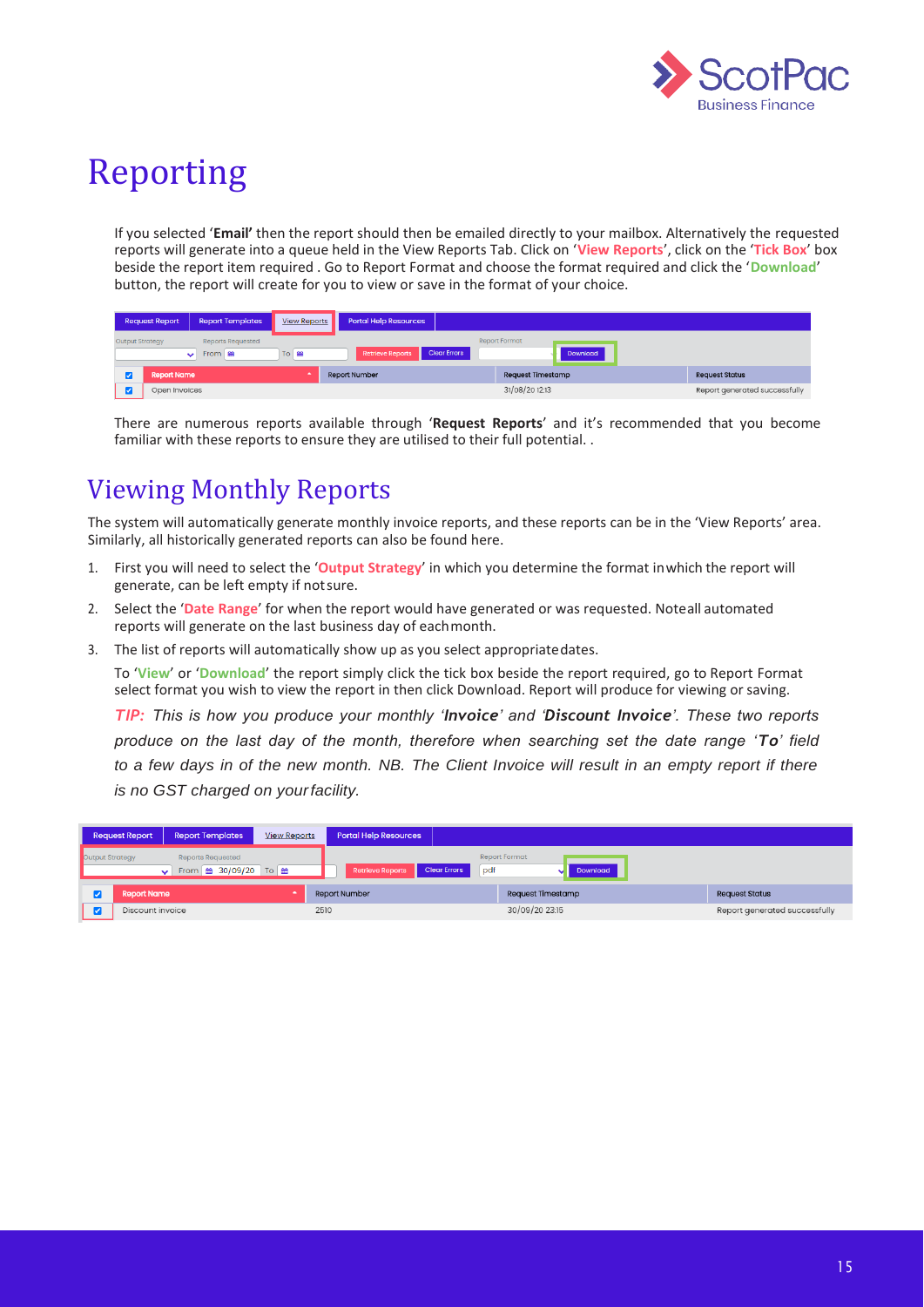

# <span id="page-15-0"></span>Administration

Using the administrator login, which should have been provided to you at settlement, you have the ability to create other users in the system. This feature can be accessed by clicking the '**Administration**' button on the left-hand side of the screen.

#### <span id="page-15-1"></span>Create a New User

- 1. Select the '**Create New User**' button.
- 2. Complete the '**Profile Details**' by creating a username and passwordetc.
- 3. On the far right-hand side of the screen select the '**Permissions**' for the user. Click the arrow next to '**Client Manager**' to expand the menu and viewthe permissions available. By simply unticking a box you are removing access to that particular function.

In the example on the right we have provided the user with access to '**Out-Payment Enquiry**' so they can see historically what has been drawn down, but we have not given them access to '**Out-PaymentEntry**', therefore they cannot request funds. These permissions

allow you to customise the user accounts you create.

*TIP: Press the arrow next to each permission to* 

 $\blacktriangleright$   $\lnot$  Client manager  $\sqrt{ }$  Agreement Enquiries ◯ Out-Payments ◯ Out-Payment Entry Out-Payments Enquiry

*view more options.*

- 4. Select the relevant agreement from the bottom of the screen that you would like the user to have access to. There will only be multiple options if you have multiple agreements with ScotPac.
- 5. Press the '**Save Profile**' button.

*TIP: If you can't see the button, scroll to the bottom of the top half of the screen and the button will appear below the 'Profile Details' area.*